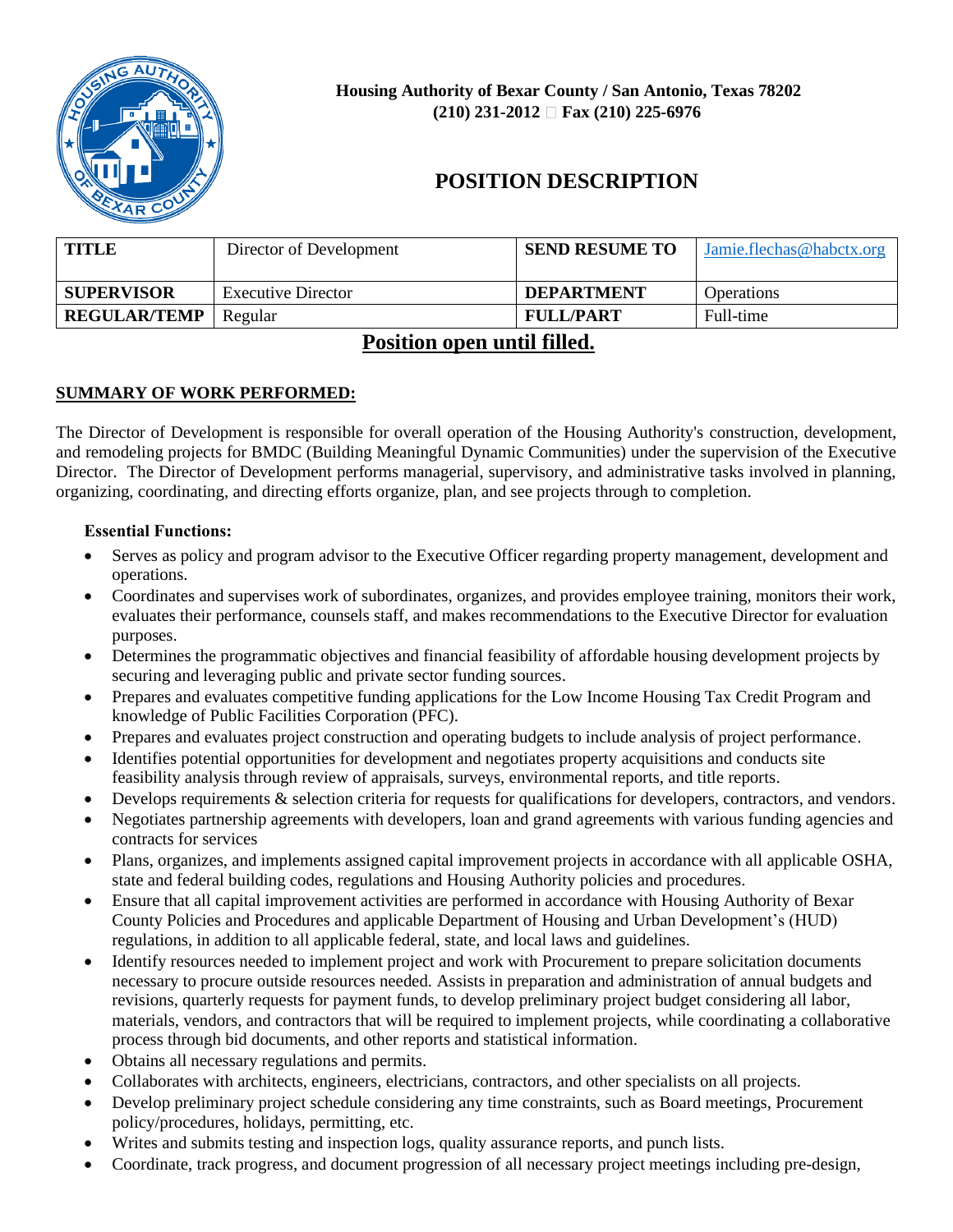design, pre-construction, construction job progress meetings and others, as necessary, and other duties as required. **Knowledge, Skills, and Abilities:**

- Ability to communicate clearly and concisely, both orally and in writing.
- Skill in using office machines and equipment such as calculators and computers.
- Excels at organization, time-management, problem solving, procurement and budgeting.
- Knowledge real estate development and finance models with an understanding of construction and construction management
- Knowledge of complex construction budgets and property operating budgets
- Knowledge of land purchase contracts, project planning and the site feasibility and pre-development evaluation process
- Understanding of construction methods and standards as well as working knowledge of health & safety regulations of Occupational Safety and Health Administration (OSHA), Environmental Protection Agency (EPA), Housing and Urban Development (HUD) etc.
- Excellent computer skills to include Microsoft Office Suite Word, Excel, PowerPoint, and Access.
- Build strong relationship with clients, vendors, contractors, construction workers, and maintenance staff.

#### **Supervision:**

The employee receives work assignments and instructions from the Executive Director. Normally, the instructions are broad and general. In unusual situations the supervisor may specify how to accomplish assigned work. The employee performs routine tasks without direct supervision.

#### **Responsibility for Confidential Matters:**

The employee will have access to sensitive information. The employee will be required to ensure all confidential information is secured at all times.

#### **Complexity:**

The employee is required to exercise personal judgement in making decisions in accomplishing assignments. Nonroutine situations are usually discussed with the executive director to determine a resolution.

#### **Physical Demands:**

The physical demands described here are representative of those that must be met by an employee to successfully perform the essential functions of this job. Reasonable accommodations may be made to enable individuals with disabilities to perform the essential functions.

To perform this job successfully, the employee is frequently required to remain in a stationary position. Daily movements include sitting; standing; operating computers and other office equipment; moving about the office; and attending onsite and offsite meetings. The employee must be able to communicate via email and verbally via telephone. The employee must occasionally transport up to 25 pounds.

Outside environment, Maintenance, and construction sites, and in all types of weather.

Dexterity of hands to operate hand and power tools. Standing for long periods of time. Seeing to read a variety of materials. Lifting, carrying, pushing, or pulling light to moderately heavy objects. Bending at the waist, kneeling, etc.

#### **Work Environment:**

The work environment characteristics described here are representative of those an employee encounters while performing the essential functions of this job. Reasonable accommodations may be made to enable individuals with disabilities to perform the essential functions.